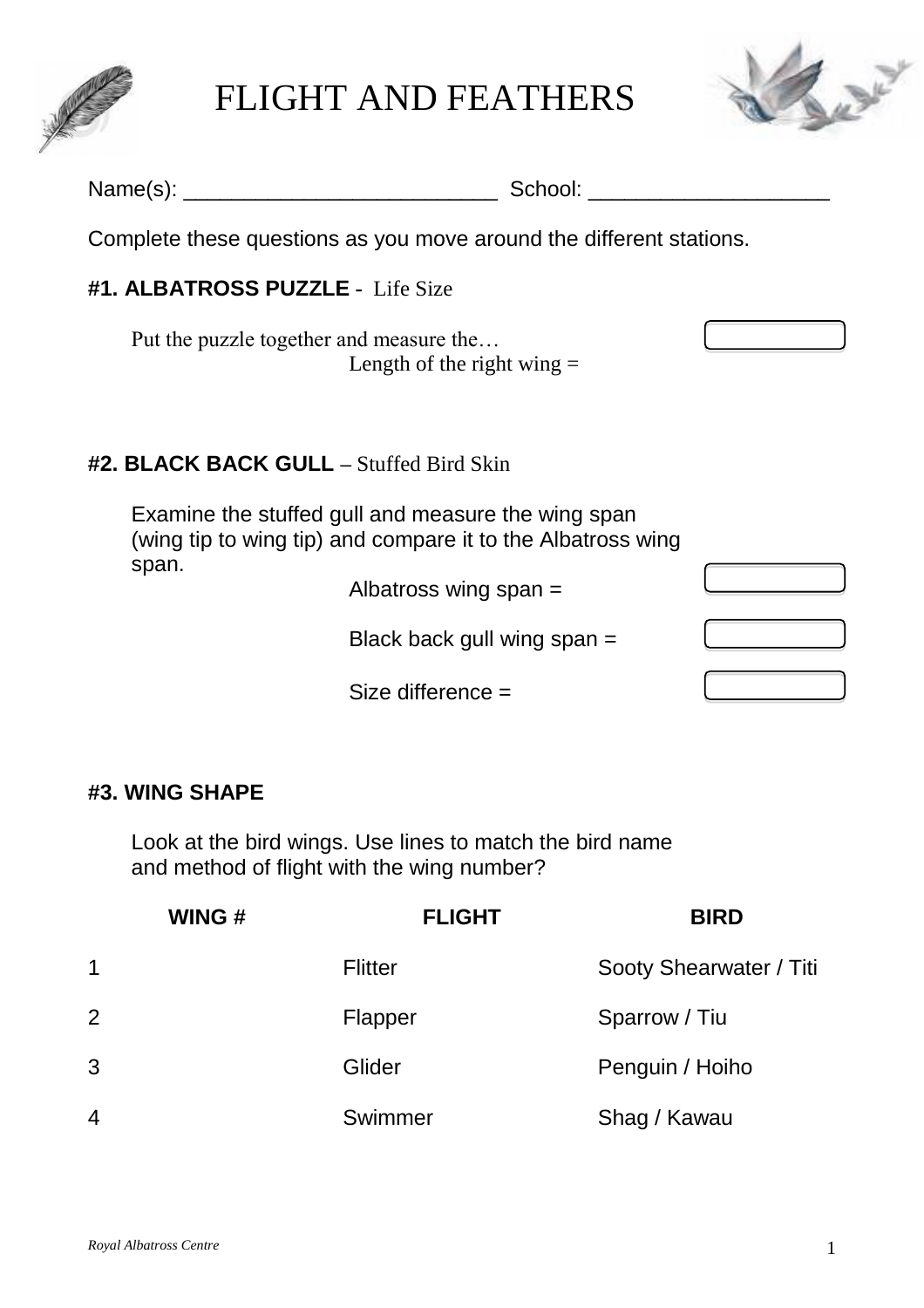# **#4. WIND SPEED**

Measure the wind speed three times during your visit and calculate the average speed.

| Time                 | <b>Speed</b> |  |  |
|----------------------|--------------|--|--|
|                      |              |  |  |
|                      |              |  |  |
|                      |              |  |  |
| <b>TOTAL</b>         |              |  |  |
| Average wind         |              |  |  |
| speed = Total $/$ 3. |              |  |  |

# **#5. WING AEROFOIL**

What direction does the aerofoil go when the curve is on the bottom?

Up *or* Down

## **#6. FEATHERS**

Complete the table

| <b>Type of feather</b>  | <b>Use</b>         | <b>Sketch (time permitting)</b> |
|-------------------------|--------------------|---------------------------------|
| <b>Contour Feathers</b> |                    |                                 |
|                         | Keep the bird warm |                                 |
| <b>Flight Feathers</b>  |                    |                                 |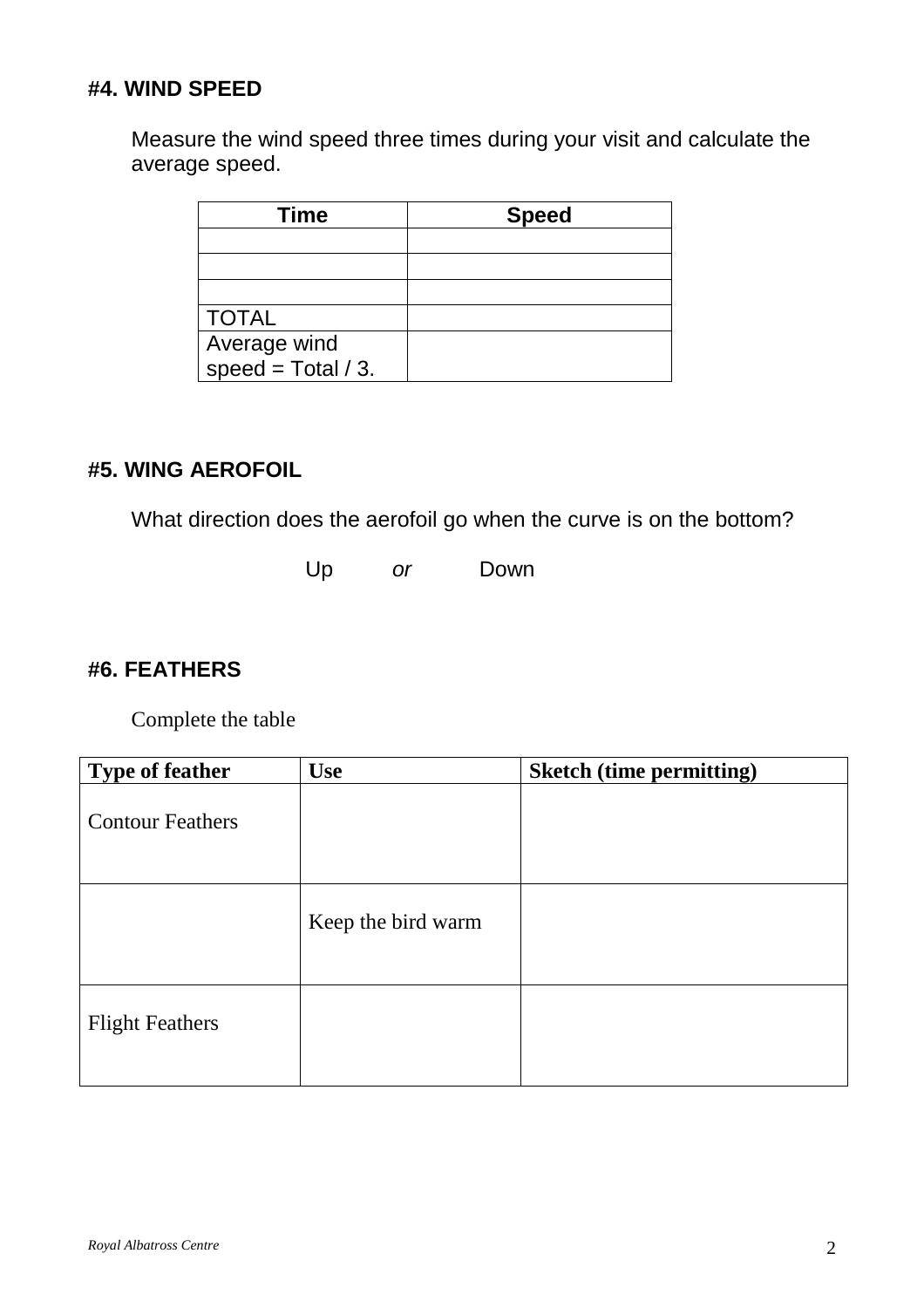#### **#7. BIRD BONES**

Examine the bones, feel their weight. Which one is the bird bone?

How can you tell? \_\_\_\_\_\_\_\_\_\_\_\_\_\_\_\_\_\_\_\_\_\_\_\_\_\_\_\_\_\_\_\_\_\_\_\_\_\_\_\_\_\_\_

### **#8. HEARTS**

Who has a bigger heart? – A mouse or a sparrow

\_\_\_\_\_\_\_\_\_\_\_\_\_\_\_\_\_\_\_\_\_\_\_\_\_\_\_\_\_\_\_\_\_\_\_\_\_\_\_\_\_\_\_\_\_\_\_\_\_\_\_\_\_\_\_\_\_\_

Why is this?\_\_\_\_\_\_\_\_\_\_\_\_\_\_\_\_\_\_\_\_\_\_\_\_\_\_\_\_\_\_\_\_\_\_\_\_\_\_\_\_\_\_\_\_\_\_\_\_



#### **#9. SKULLS**

Examine the shag skull and describe how it is different to a possum skull (right) and explain why\_\_\_\_\_\_\_\_\_\_\_\_\_\_\_\_\_\_\_\_\_\_\_\_\_\_\_\_\_\_\_\_\_\_\_\_\_\_\_\_\_\_\_\_\_\_\_\_